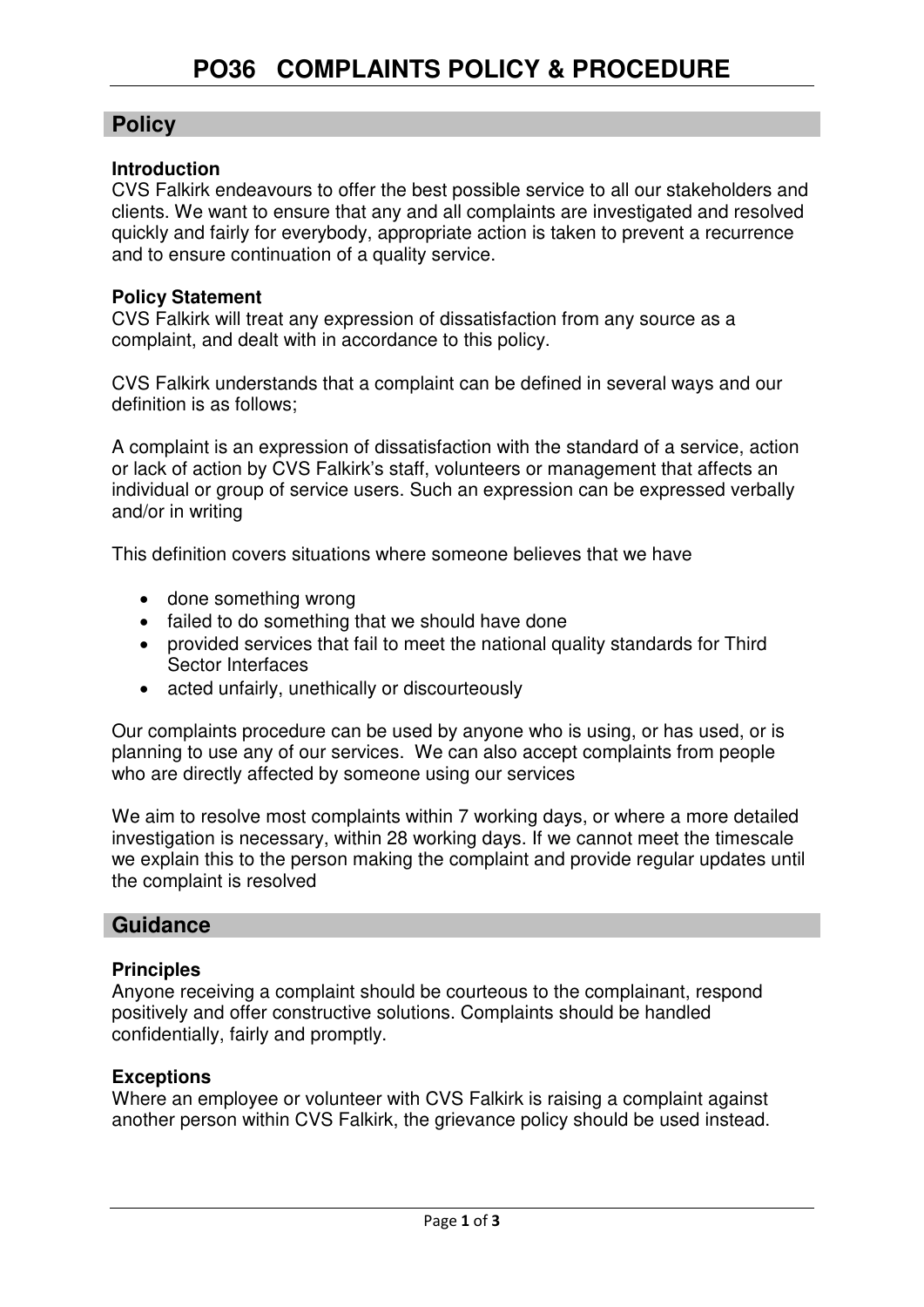# **PO36 COMPLAINTS POLICY & PROCEDURE**

Where the complaint is made about the CEO, it should be recorded as per this procedure, then referred directly to the Chair of the Board (contact details available from the Operations Manager or Partnership Manager).

We would usually not consider any complaint unless it has been raised within six months of an alleged incident of dissatisfaction occurring.

Complex complaints can be considered as complaints involving large numbers of people or several alleged incidents occurring over time.

Our Board of Directors have the final say in adjudicating whether a complaint is considered to be vexatious

#### **Procedure**

All complaints received, in person, by telephone, by email or in writing, must be treated in the same manner, and the following procedure will apply:

When making a complaint complainants should be encouraged to say or write clearly and briefly about

- what went wrong
- when and where it happened
- who was involved
- what they are seeking from the complaint

Complaints should be recorded in the Complaints Log (which is held at Reception) and a Complaint Number assigned. The person recording the complaint should send an acknowledgement to the complainant within 2 working days and in this we will state the target timescale for our response.

If the complaint can be resolved immediately, record the outcome in the log and send a copy to the CEO.

If the complaint requires further investigation or action, it should be referred to the person responsible for the area concerned, who will take over handling and resolving the complaint.

All investigations conducted and any explanation or proposed remedy should be recorded in the Complaints Log by the person taking the action, together with the outcome, and a copy sent to the CEO.

The complainant should be informed in writing of the final outcome within 2 working days of the resolution being agreed.

#### **Responsibilities:**

The person receiving the complaint is responsible for recording it immediately, and passing it for further action as described in the procedure above.

Anybody who is passed a complaint is responsible for investigating and resolving the issue as outlined in the procedure above.